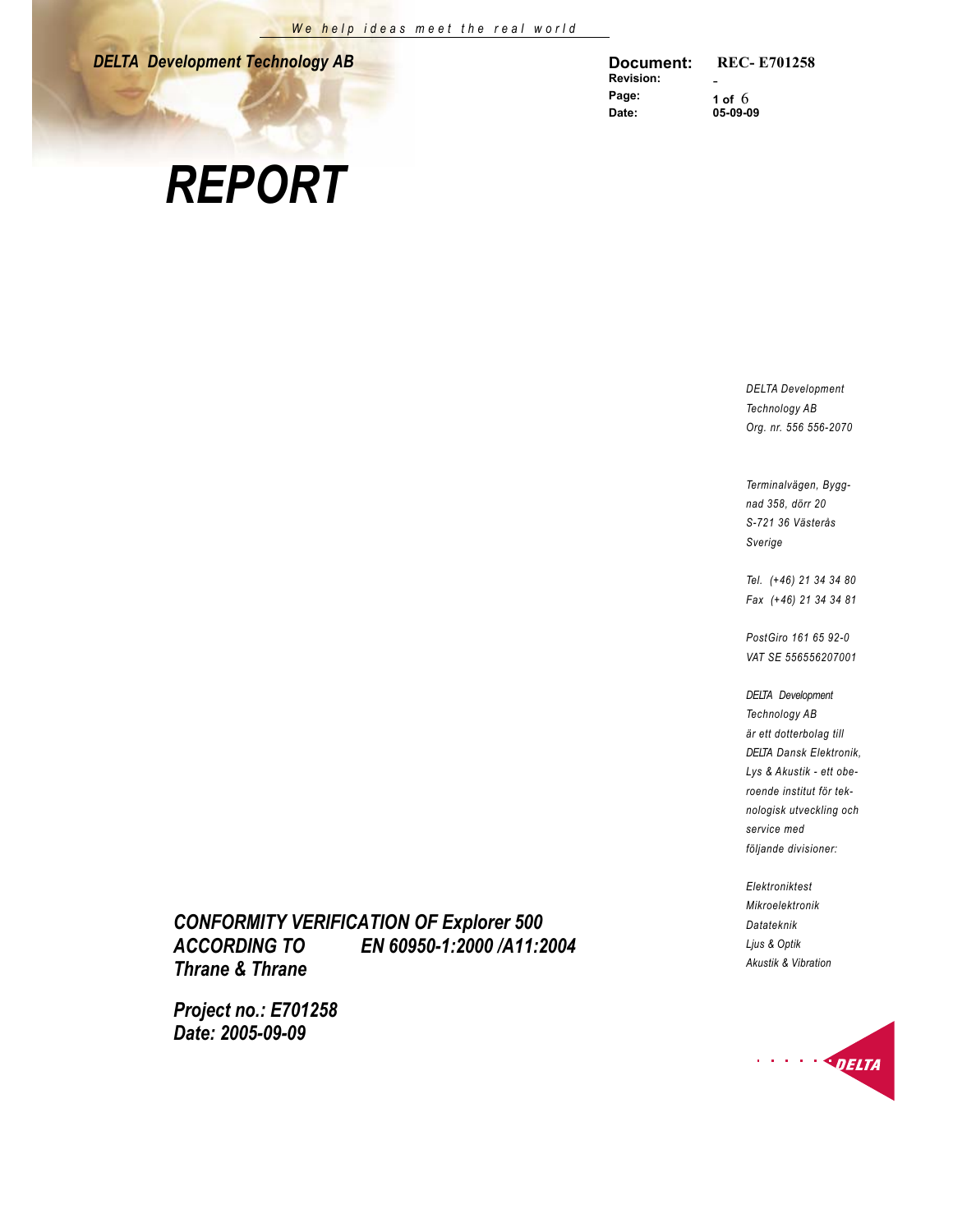**DELTA Development Technology AB** 

**REC-E701258 Document: Revision:**  $\sim$ Page: 05-09-09 Date:

 $2$  of  $6$ 

| <b>Title</b>          | CONFORMITY VERIFICATION OF Explorer 500<br><b>ACCORDING TO</b><br>EN 60950-1                                                                  |
|-----------------------|-----------------------------------------------------------------------------------------------------------------------------------------------|
| Project no.           | E701258                                                                                                                                       |
| <b>Client</b>         | Thrane & Thrane<br>Lundtoftegaardsvej 93 D<br>2800 Kgs. Lyngby Denmark                                                                        |
|                       | Tlf.: $+4539558800$                                                                                                                           |
| <b>Contact person</b> | Morten Becker Saul                                                                                                                            |
|                       |                                                                                                                                               |
| <b>Test object</b>    | EXPLORER 500, serial number ALPHA A9.                                                                                                         |
| <b>Specification</b>  | EN 60950-1:2000 /A11:2004. Information technology equipment - Safety - Part 1:<br>General requirements                                        |
| Carried out by        | Ulf Bjurman                                                                                                                                   |
| <b>Results</b>        | The test object complies generally with the specification.<br>Detailed description of non-conformance and remarks<br>are listed in section 2. |
| <b>Date</b>           | 2005-09-09                                                                                                                                    |
| <b>Responsible</b>    | 7<br>sjurnal<br>DELTA Development Technology AB                                                                                               |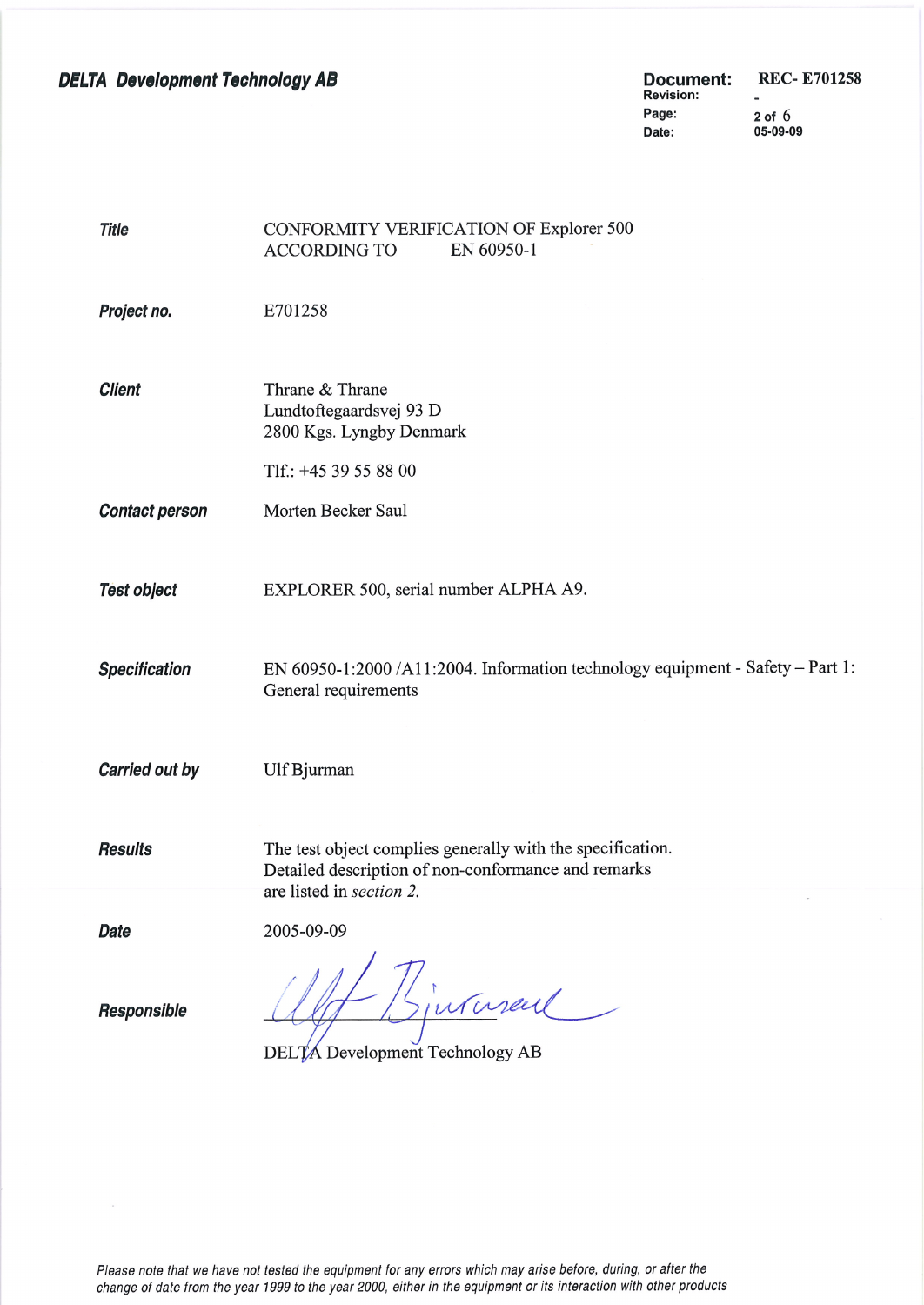## *Table of contents Page*

| 1.  | <b>INTRODUCTION</b>              |                                    | $\overline{4}$ |
|-----|----------------------------------|------------------------------------|----------------|
| 1.1 | Specification                    |                                    | $\overline{4}$ |
| 1.2 | Test object                      |                                    | $\overline{4}$ |
| 1.3 | Method of analysis               |                                    | $\overline{4}$ |
| 2.  | <b>RESULTS</b>                   |                                    | 5              |
| 2.1 | List of points of non-compliance |                                    | 5              |
| 2.2 |                                  | List of points of remark           | 5              |
| 3.  | <b>CONCLUSION</b>                |                                    | 6              |
|     | <b>Annex 1</b>                   | Report                             |                |
|     | <b>Annex 2</b>                   | safe, iso and fire risc conponents |                |
|     | Annex 3                          | Doclist                            |                |
|     | Annex 4                          | Photo of unit                      |                |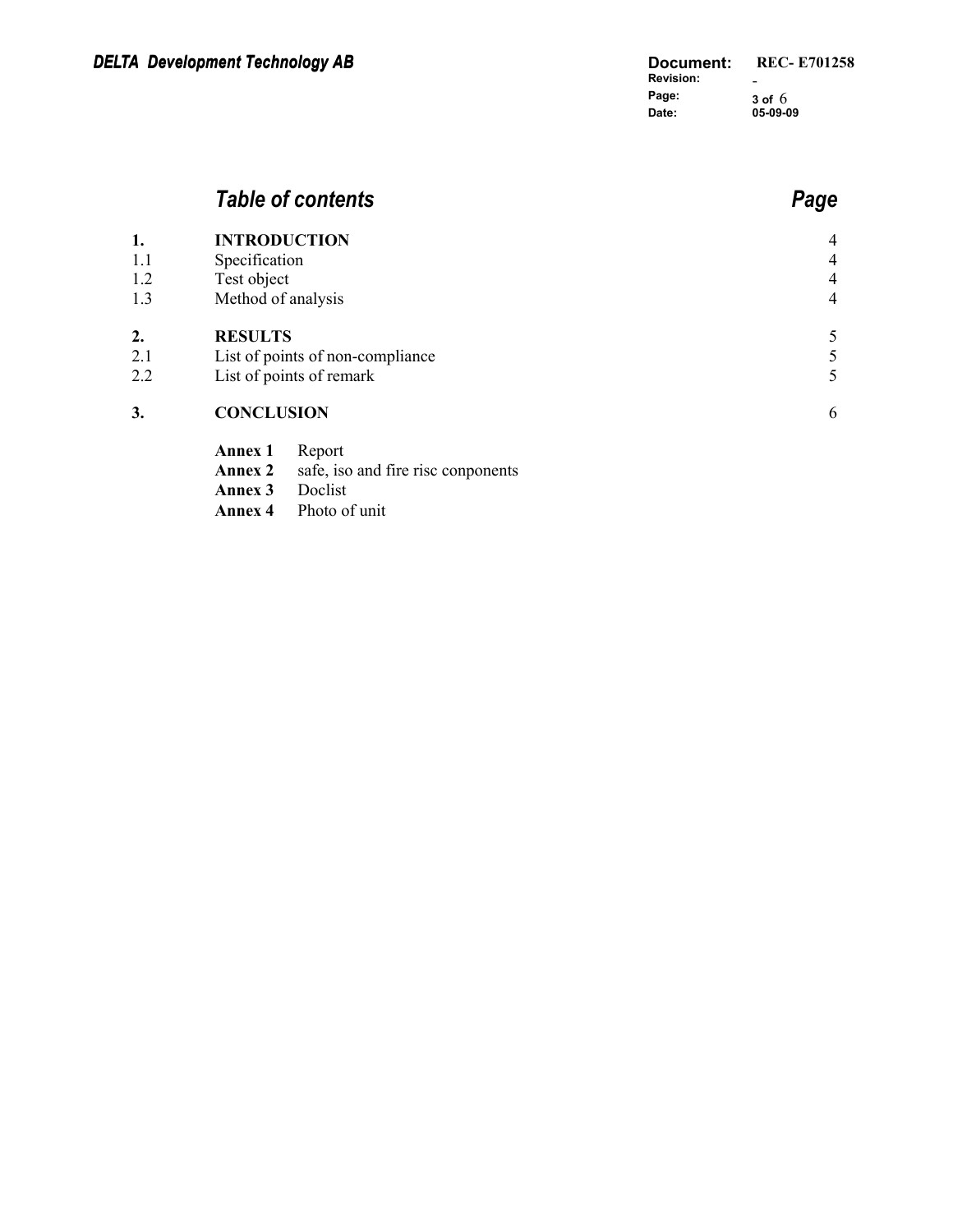## *1. Introduction*

This report describes the safety inspection and test for demonstration of conformity between the EXPLORER 500, a broadband mobile terminal, manufactured by Thrane & Thrane and the safety requirements of the Directive 73/23/EEC of 19. February 1973 as amended by Directive 93/68/EEC of 22. July 1993. The low Voltage Directive.

### *1.1 Specification*

The selected standard for the demonstration is EN 60950-1:2000 /A11:2004 Information technology equipment - Safety – Part 1: General requirements. This standard has been published together with its amendment for this purpose in the Official Journal of the EEC. The standard including both amendments has been used for this analysis.

### *1.2 Test object*

The test was performed on one sample of the EXPLORER 500. Datasheets for specific components have been delivered from Thrane & Thrane. It appears from the report in *Annex 1* where and how this information has been used. If some details of this report are in contradiction with other parts of the documentation, the content of this report shall be considered as basis for the reported results.

#### *1.3 Method of analysis*

The sample of the EXPLORER 500 together with the reports for specific components has been analysed according to the report shown in *Annex 1* and *Annex 2.* The analysis has been made as a combination of inspection and test as appropriate.

## *2 Results*

The completed report in *Annex 1* lists the clauses of the standard, a short statement of the requirement/test, the results of inspection/test for the particular clause and the verdict for that clause. *Annex 2* contains lists of components and parts with specific functions related to the electrical safety of the product. The verdicts of these lists are transferred to the check list in *Annex 1.* The possible verdicts are:

C: Compliance. The actual design complies with the requirement.

- NC: Non-Compliance. The actual design does not comply with the requirement.
- REM: Remark. The Compliance / Non-Compliance depends on details not verifiable on the test object.

NA: Not Applicable. The specific requirement is irrelevant for the actual design.

A number follows the verdicts NC and REM. This reference number and a reference to the actual clause of EN 60950-1 appear in section 2.1 and 2.2 below together with a description of the details observed.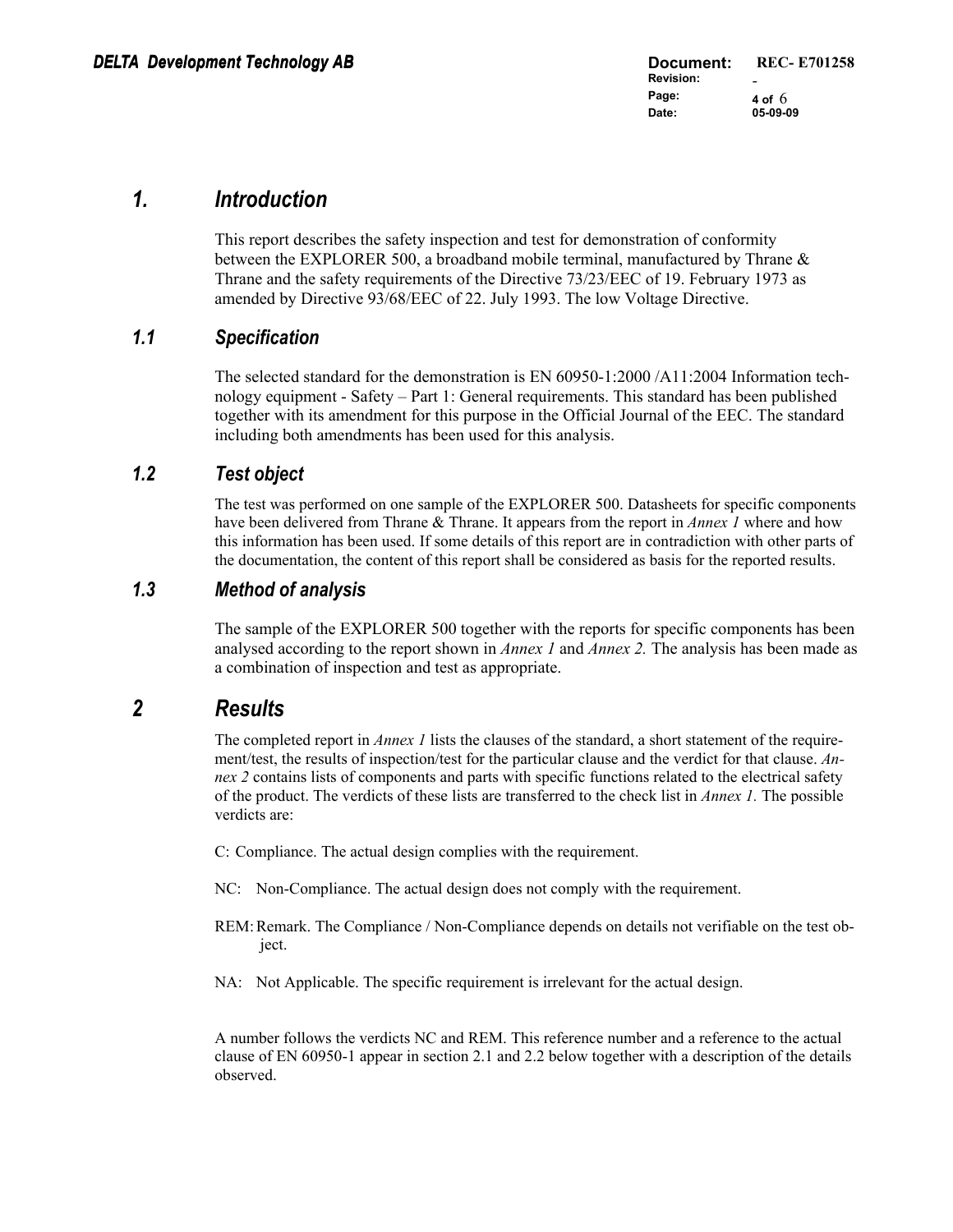## *2.1 List of points of non-compliance*

No non-compliances.

## *2.2 List of point of r emark*

There are no remarks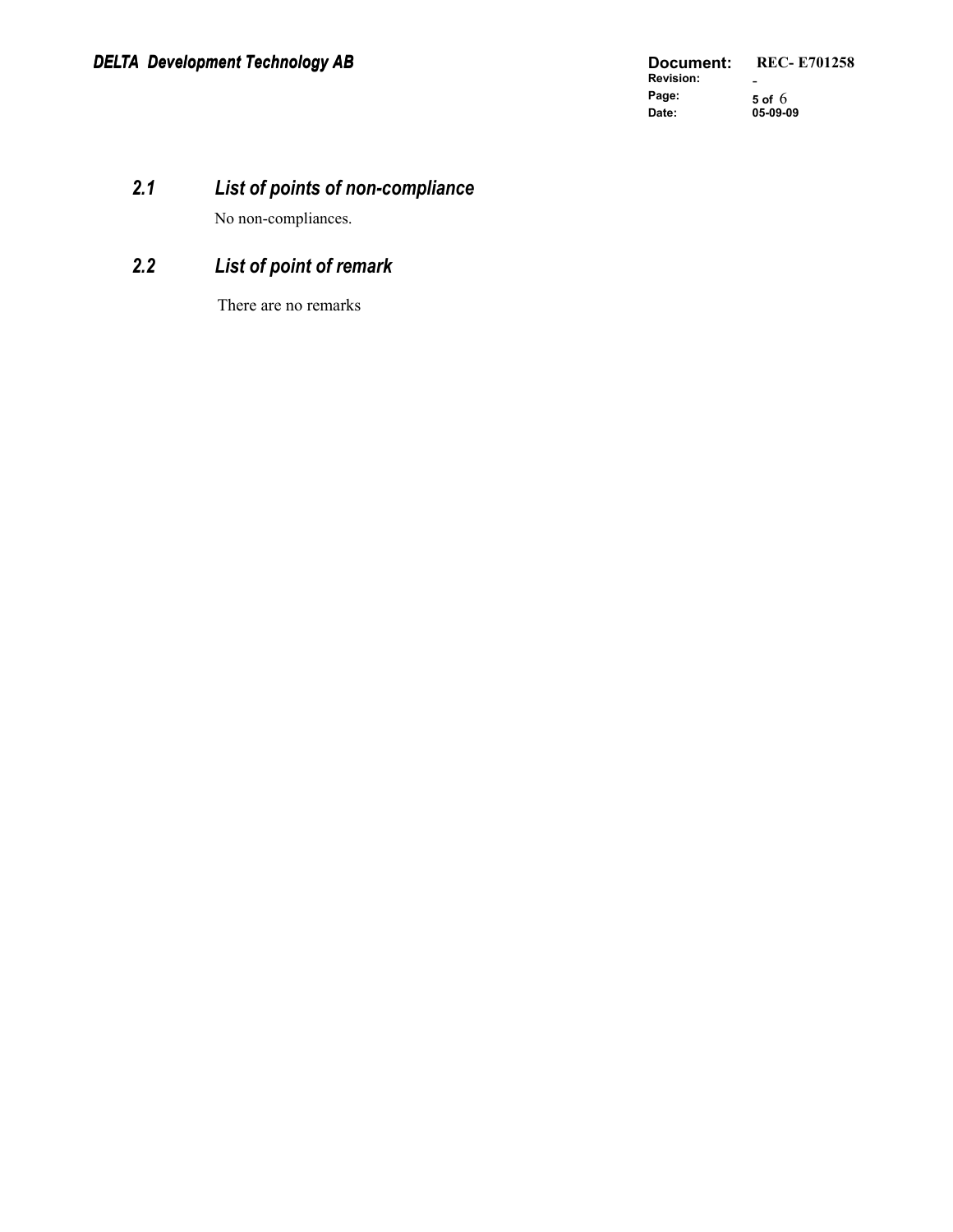## *3. Conclusion*

The test object complies generally with the requirements of EN 60950-1. This compliance has been demonstrated on the test object, ref. section 1.2. There are no non-compliances, see section 2.1. There are no remarks, see section 2.2.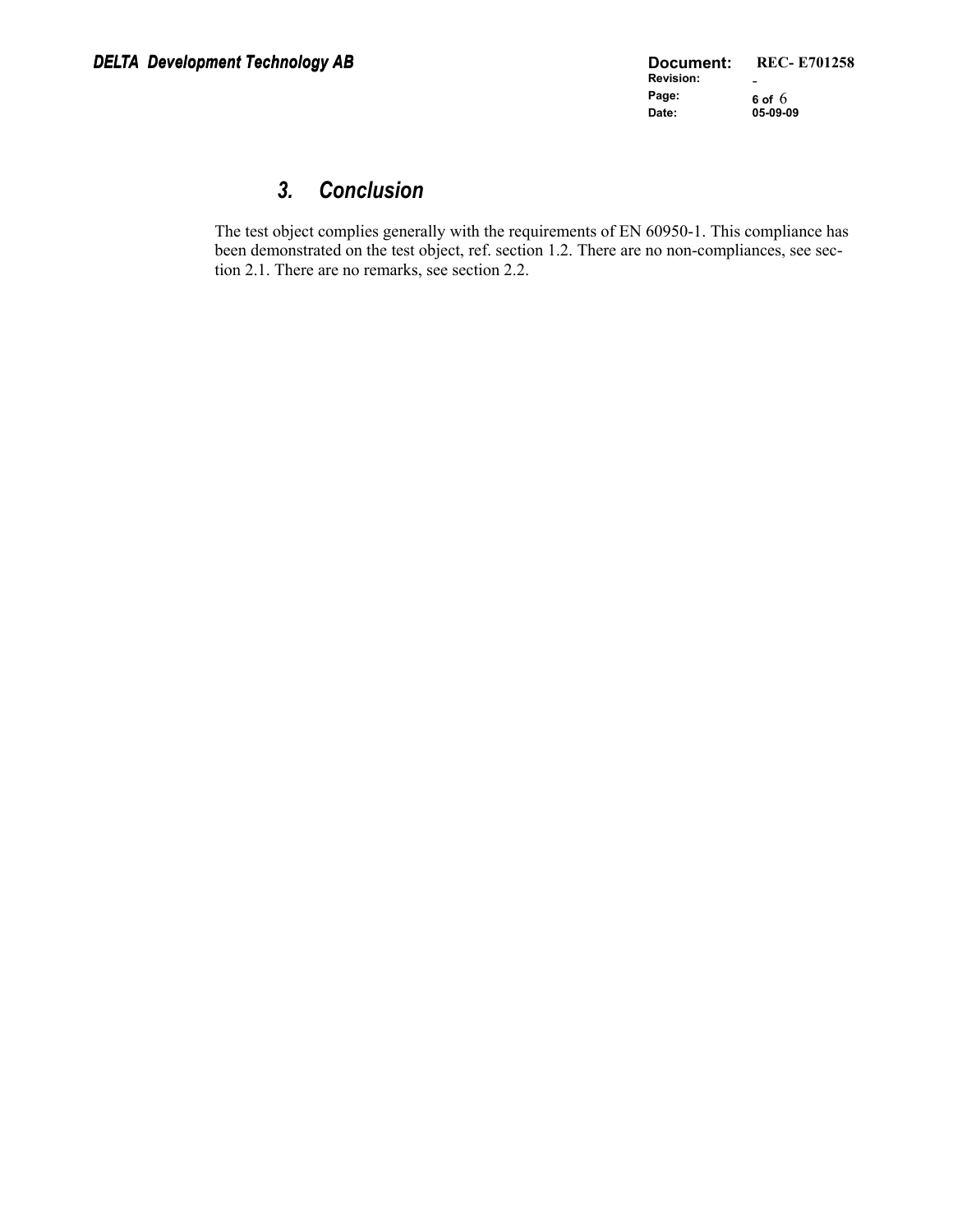| Clause           | Requirement/test                                      | Result                        | Verdict        |
|------------------|-------------------------------------------------------|-------------------------------|----------------|
| $\mathbf{1}$     | <b>GENERAL</b>                                        |                               |                |
| 1.5              | Components                                            | As listed below               |                |
|                  | Comply with IEC 950 or relevant component             | CE-marked Power Supply, CE-   |                |
| 1.5.1            | standard.                                             | marked Battery                | C              |
|                  | Evaluation and testing of components                  | CE-marked Power Supply, CE-   |                |
| 1.5.2            |                                                       | marked Battery                | $\mathcal{C}$  |
| 1.5.3            | Transformers                                          | CE-marked Power Supply        | $\mathcal{C}$  |
|                  | Flammabilty class of high voltage components          | CE-marked Power Supply, CE-   |                |
| 1.5.4            |                                                       | marked Battery                | $\mathcal{C}$  |
| 1.5.5            | Interconnecting cables                                | CE-marked Power Supply        | $\mathcal{C}$  |
| 1.5.6            | Mains capacitors                                      | CE-marked Power Supply        | $\overline{C}$ |
|                  | Double insulation or reinforced insulation bridged    | CE-marked Power Supply        |                |
| 1.5.7            | by components                                         |                               | $\mathcal{C}$  |
|                  | Components in equipment for IT power distribution     |                               |                |
| 1.5.8            | systems                                               |                               | <b>NA</b>      |
| 1.6              | POWER INTERFACE                                       | As listed below               |                |
| 1.6.1            | AC power distribution systems                         | TN or TN-S                    |                |
| 1.6.2            | Rated Voltage (V)                                     | 100 to 240 VAC                | $\mathcal{C}$  |
| 1.6.2            | Rated Current (A)                                     | 240 V 50W gives 0.2 A         | $\overline{C}$ |
| 1.6.2            | Measured Current (A)                                  | 190 mA                        | $\mathcal{C}$  |
| 1.6.2            | Deviation                                             | $< 10\%$                      | $\overline{C}$ |
| 1.6.3            |                                                       |                               |                |
| 1.6.4            | Voltage limits of hand-held equipment                 | Not applicable                | NA             |
| $\overline{1.7}$ | Neutral conductor                                     | Earth conductor isolated      | $\mathcal{C}$  |
|                  | MARKING AND INSTRUCTIONS                              | As listed below               | $\mathcal{C}$  |
| 1.7.1            | Rated voltage (V)                                     | 100 to 240 VAC                | $\mathcal{C}$  |
| 1.7.1            | Rated current (A)                                     | 40 W                          | $\mathcal{C}$  |
| 1.7.1            | Rated frequency (Hz)                                  | 47 to 63 Hz                   | $\mathcal{C}$  |
| 1.7.1            | Manufacturer                                          | Thrane & Thrane A/S.          | $\overline{C}$ |
| 1.7.1            | Trademark                                             | Not necessary                 | NA             |
| 1.7.1            | Type/Model                                            | <b>EXPLORER 500</b>           | $\mathcal{C}$  |
| 1.7.1            | Symbol of class II                                    | Class I equipment             | NA             |
| 1.7.1            | Certification marks                                   | CE-mark                       | $\mathcal{C}$  |
|                  | <b>Safety Instructions</b>                            | No special information for    | <b>NA</b>      |
| 1.7.2            |                                                       | MAINS connection              |                |
| 1.7.3            | Short duty cycles                                     | Not applicable                | NA             |
| 1.7.4            | Mains voltage adjustment                              | Only one voltage setting      | NA             |
|                  | Power outlets                                         | No standard power supply      | NA             |
| 1.7.5            |                                                       | outlet                        |                |
| 1.7.6            | Fuses                                                 | No user changeble fuses       | <b>NA</b>      |
|                  | Wiring terminals                                      | No marking of phase and       | NA             |
| 1.7.7            |                                                       | neutral                       |                |
|                  | Clear indications of switches and controls            | Mains power controls clearly  |                |
| 1.7.8.1          |                                                       | indicated.                    | $\mathsf{C}$   |
|                  | Colours of controls and indicators                    | No mains power colours        |                |
| 1.7.8.2          |                                                       | controls and indicators.      | <b>NA</b>      |
| 1.7.8.3          | Symbols at controls                                   | Not applicable                | <b>NA</b>      |
|                  | Figures used for indications of positions of controls | Not applicable                |                |
| 1.7.8.4          |                                                       |                               | NA             |
|                  | Location of markings and indications for swithes      | Marking on user control panel |                |
| 1.7.8.5          | and controls                                          |                               | $\mathsf{C}$   |
| 1.7.9            | Isolation of multiple power sources                   | Only one mains supply.        | <b>NA</b>      |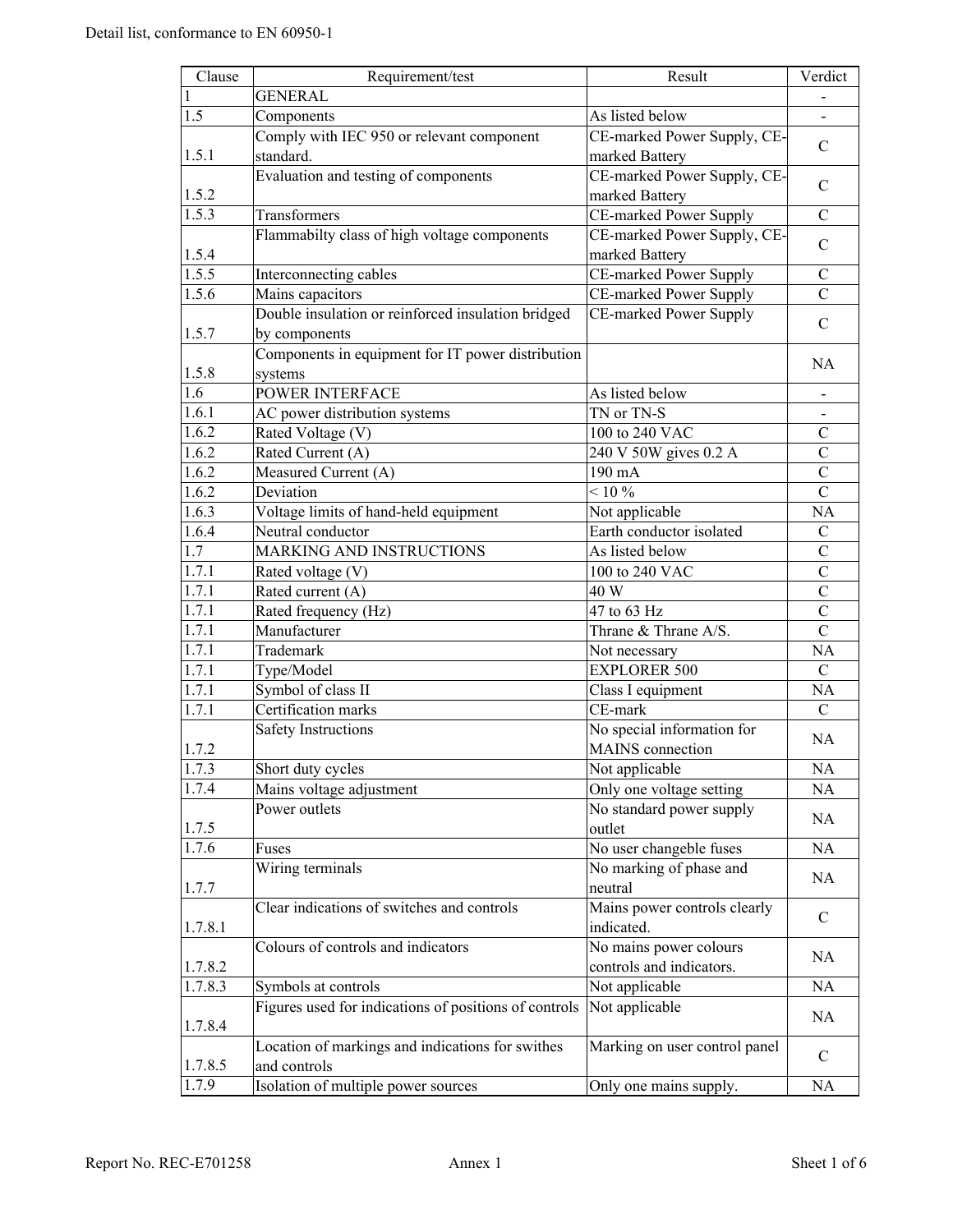| Clause             | Requirement/test                                                | Result                         | Verdict        |
|--------------------|-----------------------------------------------------------------|--------------------------------|----------------|
|                    | IT power systems                                                | Not designed fo IT power       |                |
| 1.7.10             |                                                                 | systems                        | NA             |
|                    | Protection in building installation                             | Not meansion in installation   |                |
| 1.7.11             |                                                                 | manual                         | NA             |
| 1.7.12             | High leakage current                                            | Not applicable, ref. 5.2       | NA             |
| 1.7.13             | Thermostats and other regulating devices                        | No thermostats                 | $\mathcal{C}$  |
| 1.7.14             | Language                                                        | English text in markings       | $\mathcal{C}$  |
| 1.7.15             | Durability                                                      |                                | $\overline{C}$ |
|                    | Removable parts                                                 | No removable parts with        |                |
|                    |                                                                 | warning signs that risk to be  | $\mathcal{C}$  |
| 1.7.16             |                                                                 | missplaced                     |                |
| 1.7.17             | Lithium batteries                                               | Statement in user manual       | $\mathcal{C}$  |
| 2                  | PROTECTION FROM HAZARDS                                         | As listed below                |                |
|                    | PROTECTION AGAINST ELECTRIC SHOCK                               | As listed below                |                |
| 2.1                | AND ENERGY HAZARDS                                              |                                |                |
|                    | Access to energized parts                                       | Operator cannot access         |                |
| 2.1.1              |                                                                 | hazardous voltage parts.       | C              |
| $\overline{2}.1.2$ | Protection in service access areas                              | No service access area         | <b>NA</b>      |
|                    | Protection in restricted access locations                       | No restricted access locations |                |
| 2.1.3              |                                                                 |                                | <b>NA</b>      |
|                    | SAFETY EXTRA-LOW VOLTAGE (SELV)                                 | As listed below                |                |
| 2.2                | <b>CIRCUITS</b>                                                 |                                |                |
| 2.2.2              | Voltage under normal conditions                                 | OK                             | $\mathcal{C}$  |
| 2.2.3              | Voltage under faults conditions                                 | CE-marked Power Supply         | $\mathcal{C}$  |
| 2.2.3              | Method used for separation                                      | Method 1                       | $\overline{C}$ |
|                    | Connection of SELV circuits other circuits                      | SELV can be con-nected to      |                |
| 2.2.4              |                                                                 | other circuits but only SELV   | $\mathcal{C}$  |
| 2.3                | TNV circuits                                                    | As listed below                |                |
| 2.3.1              | Limits                                                          | TNV-1 circuit                  | $\overline{C}$ |
|                    | Separation from other circuits and from accessible              | Isolation 1000 VAC 1.2 mm      |                |
| 2.3.2              | parts                                                           | creep 1mm clear                | C              |
| 2.3.3              | Separation from hazardous voltages                              |                                | C              |
| 2.3.4              | Connection of TNV circuits to other circuits                    | Isolation                      | $\mathcal{C}$  |
| 2.3.5              | Test for operating voltages generated externally                | Tested OK at 1000 V AC         | $\overline{C}$ |
|                    | LIMITED CURRENT CIRCUITS                                        | No touchable limited current   |                |
| 2.4                |                                                                 | circuits                       | NA             |
| 2.4.1              | Voltage (V)                                                     | Not applicable                 | NA             |
|                    | Measured current (mA)                                           | Not applicable                 | NA             |
|                    | Measured capacitance (uF)                                       | Not applicable                 | NA             |
|                    | Measure charge (uC)                                             | Not applicable                 | NA             |
|                    | Measured energy (mJ)                                            | Not applicable                 | $\rm NA$       |
| 2.5                | Limited power sources                                           | No limited power source        | $\rm NA$       |
| 2.6                | PROVISION FOR EARTHING                                          | As listed below                |                |
| 2.6.1              | Protective earthing                                             | CE-marked power supply         | $\mathbf C$    |
| 2.6.2              | Functional earthing                                             | No functional earthing         | NA             |
|                    | Protective earthing and protective bonding                      | CE-marked Power Supply         |                |
| 2.6.3              | conductors                                                      |                                | $\mathcal{C}$  |
|                    |                                                                 |                                |                |
| 2.6.4              | Terminals                                                       | CE-marked Power Supply         | $\mathsf{C}$   |
| 2.6.5              | Integrity of protective earthing<br>OVERCURRENT AND EARTH FAULT | Not applicable<br>See below    | NA             |
|                    |                                                                 |                                |                |
| 2.7                | PROTECTION IN PRIMARY CIRCUITS                                  |                                |                |
| 2.7.1              | Basic requirements                                              | CE-marked Power Supply         | $\mathcal{C}$  |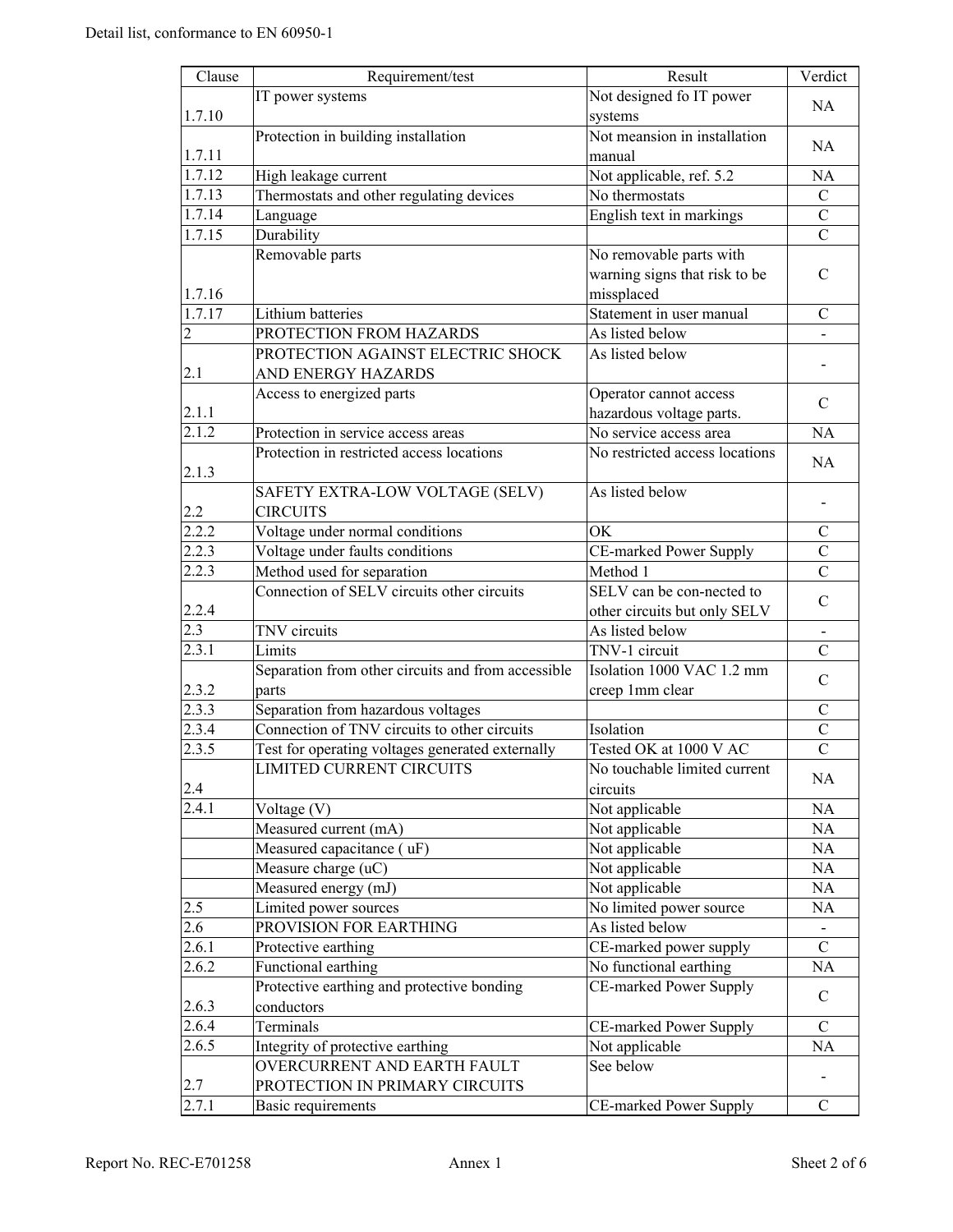| Clause             | Requirement/test                                   | Result                       | Verdict                      |
|--------------------|----------------------------------------------------|------------------------------|------------------------------|
| 2.7.2              | Faults not covered by 5.3                          | Not applicable               | NA                           |
| 2.7.3              | Short-circuit backup protection                    | Not applicable               | NA                           |
| 2.7.4              | Number and location of protective devices          | Not applicable               | NA                           |
| 2.7.5              | Protection by several devices                      | Not applicable               | NA                           |
| 2.7.6              | Warning to Service Personel                        | Not applicable               | NA                           |
| 2.8                | <b>SAFETY INTERLOCKS</b>                           | See below                    |                              |
| 2.8.1              | General principles                                 | Not applicable               | NA                           |
| 2.8.2              | Protection requirements                            | Not applicable               | $\rm NA$                     |
| 2.8.3              | Inadvertent reactivation                           | Not applicable               | NA                           |
| 2.8.4              | Fail-safe operation                                | Not applicable               | NA                           |
| 2.8.5              | Moving parts                                       | Not applicable               | NA                           |
| 2.8.6              | Overriding                                         | Not applicable               | NA                           |
| $2.8.\overline{7}$ | Switches and relays                                | Not applicable               | NA                           |
| 2.8.8              | Mechanical actuators                               | Not applicable               | <b>NA</b>                    |
| 2.9                | Electrical insulation                              | See below                    | $\blacksquare$               |
| 2.9.1              | Nominal Voltage (V)                                | CE-marked Power Supply       | $\mathbf C$                  |
| 2.9.2              | Humidity conditioning                              | CE-marked Power Supply       | $\overline{C}$               |
|                    | Grade of insulation                                | CE-marked Power Supply and   |                              |
|                    |                                                    | Basic insulation SELV to TNV | $\mathcal{C}$                |
| 2.9.3              |                                                    | 1 circuit                    |                              |
|                    | Clearances, creepage distances and distances       | See below                    |                              |
| 2.10               | through insulation                                 |                              |                              |
|                    | Clearance                                          | CE-marked Power Supply and   |                              |
|                    |                                                    | 1 mm fot SELV TNV-1 circuit  | $\mathcal{C}$                |
| 2.10.3             |                                                    |                              |                              |
|                    | Creepage distances                                 | CE-marked Power Supply and   |                              |
|                    |                                                    | 1.3 mm fot SELV TNV-1        | $\mathcal{C}$                |
| 2.10.4             |                                                    | circuit                      |                              |
| 2.10.5.1           | Minimum distances through insulation               | CE-marked Power Supply       | $\mathcal{C}$                |
| 2.10.5.2           | Thin sheet material                                | Not applicable               | NA                           |
| 2.10.5.3           | Printed boards                                     | CE-marked Power Supply       | $\mathcal{C}$                |
|                    | Wound components without interleaved insulation    | CE-marked Power Supply       |                              |
| 2.10.5.4           |                                                    |                              | $\mathcal{C}$                |
| 2.10.6             | Coated printed boards                              | CE-marked Power Supply       | $\mathcal{C}$                |
| 2.10.7             | Enclosed and sealed parts                          | Not applicable               | NA                           |
| 2.10.8             | Spacing filled by insulating compound              | Not applicable               | NA                           |
| 2.10.9             | Component external terminations                    | Ethernet connector           | $\mathbf C$                  |
| 2.9.9              | Insulation with varying dimensions                 | Not applicable               | NA                           |
| 3                  | WIRING, CONNECTIONS AND SUPPLY                     | As listed below              |                              |
| 3.1                | General                                            | See below                    | $\qquad \qquad \blacksquare$ |
| 3.1.1              | Current rating and overcurrent protection          | CE-maked powersupply         | C                            |
| 3.1.2              | Protection against mechanical damage               | OK                           | $\mathcal{C}$                |
| 3.1.3              | Securing of internal wiring                        | OK                           | $\mathcal{C}$                |
| 3.1.4              | Insulation of conductors                           | OK                           | $\mathcal{C}$                |
| 3.1.5              | Beads and ceramic insulators                       | Not applicable               | $\rm NA$                     |
| 3.1.6              | Screws for electrical contact pressure             | Not applicable               | NA                           |
| 3.1.7              | Insulating materials in electrical connections     |                              | $\mathcal{C}$                |
| 3.1.8              | Self-tapping and spaced thread screws              | Not used                     | $\mathcal{C}$                |
| 3.1.9              | Termination of conductors                          | CE-marked powersupply        | $\mathsf{C}$                 |
| 3.1.10             | Sleeving on wiring                                 | Not applicable               | NA                           |
|                    | Connection to an a.c. mains supply or a d.c. mains | See below                    |                              |
| 3.2                | supply                                             |                              |                              |
|                    |                                                    |                              |                              |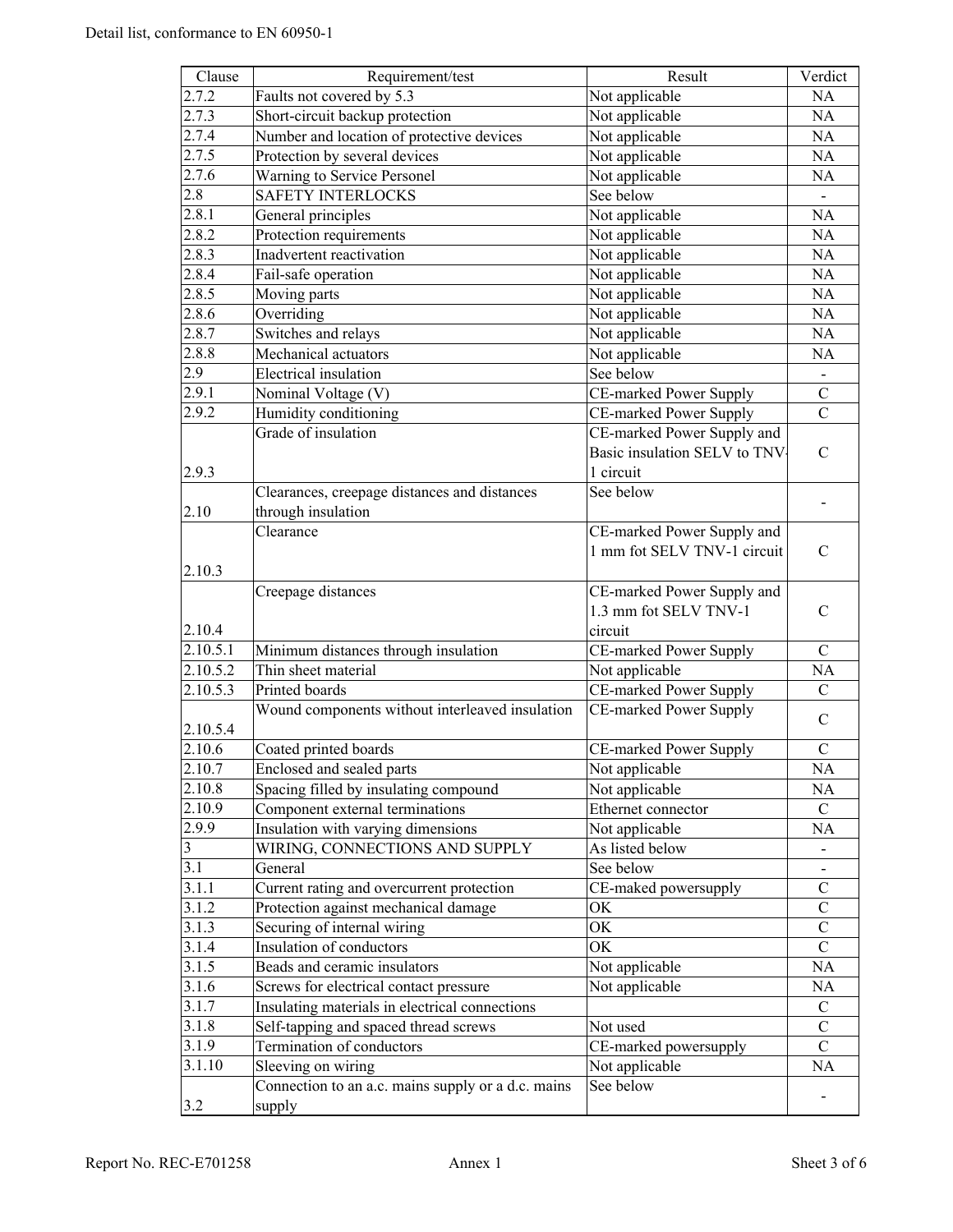| Clause         | Requirement/test                                | Result                       | Verdict        |
|----------------|-------------------------------------------------|------------------------------|----------------|
|                | Means of connection                             | Detachable power supply cord |                |
| 3.2.1          |                                                 |                              | $\mathcal{C}$  |
| 3.2.2          | Multiple supply connections                     | Not applicable               | NA             |
|                | Permanently connected equipment                 | Detachable power supply cord |                |
| 3.2.3          |                                                 |                              | NA             |
| 3.2.4          | Appliance inlet                                 | Appliance inlet. OK          | $\mathcal{C}$  |
| 3.2.5          | Type and cross-section of power supply cord     | $0.75$ mm $2$                | $\overline{C}$ |
| 3.2.6          | Cord anchorages and strain relief               | Not applicable               | NA             |
|                | Protection against mechanical damage            | Detachable power supply cord |                |
| 3.2.7          |                                                 |                              | NA             |
|                | Cord guards                                     | Detachable power supply cord |                |
| 3.2.8          |                                                 |                              | NA             |
|                | Supply wiring space                             | Detachable power supply cord |                |
| 3.2.9          |                                                 |                              | $\mathcal{C}$  |
|                | WIRING TERMINALS FOR EXTERNAL                   | See below                    |                |
| 3.3            | POWER SUPPLY CONDUCTORS                         |                              |                |
| 3.3.1          | Terminals                                       | Not applicable               | <b>NA</b>      |
|                | Connection of non-detachable power supply cords | Not applicable               |                |
| 3.3.2          |                                                 |                              | NA             |
| 3.3.3          | Screw terminals                                 | Not applicable               | NA             |
| 3.3.4          | Conductor sizes to be connected                 | Not applicable               | NA             |
| 3.3.5          | Wiring terminal sizes                           | Not applicable               | NA             |
| 3.3.6          | Wiring terminal design                          | Not applicable               | NA             |
| 3.3.7          | Grouping of wiring terminals                    | Not applicable               | NA             |
| 3.3.8          | Stranded wire                                   | Not applicable               | <b>NA</b>      |
| 3.4            | Disconnection from the mains supply             | See below                    |                |
| 3.4.1          | General requirement                             | Power coord                  | $\mathcal{C}$  |
| 3.4.2          | Disconnect devices                              | Power coord                  | $\overline{C}$ |
| 3.4.3          | Permanently connected equipment                 | Power coord                  | NA             |
| 3.4.4          | Parts which remain energized                    | <b>SELV</b>                  | $\mathcal{C}$  |
| 3.4.5          | Switches in flexible cords                      | Not used                     | NA             |
| 3.4.6          | Single-phase and d.c. equipment                 | Not applicable               | NA             |
| 3.4.7          | Three-phase equipment                           | Not applicable               | NA             |
| 3.4.8          | Switches as disconnect devices                  | Not used                     | NA             |
| 3.4.9          | Plugs as disconnect devices                     |                              | $\mathcal{C}$  |
| 3.4.10         | Interconnected equipment                        | Not applicable               | NA             |
| 3.4.11         | Multiple power sources                          | Not applicable               | NA             |
| 3.5            | Interconnection of equipment                    | See below                    | $\mathbf C$    |
| 3.5.1          | General requirements                            | TNV-1 and selv circuits      | $\mathcal{C}$  |
| 3.5.2          | Types of interconnection circuits               | TNV-1 and selv circuits      | $\mathsf{C}$   |
| 3.5.3          | ELV circuits as interconnection circuits        | Not applicable               | NA             |
| $\overline{4}$ | PHYSICAL REQUIREMENTS                           | As listed below              |                |
|                | STABILITY AND MECHANICAL HAZARDS                | OK                           |                |
| 4.1            |                                                 |                              | $\mathsf{C}$   |
|                | MECHANICAL STRENGTH AND STRESS                  | As listed below              |                |
| 4.2            | <b>RELIEF</b>                                   |                              |                |
| 4.2.2          | Steady force test, 10 N                         | OK                           | C              |
| 4.2.3          | Steady force test, 30 N                         | OK                           | $\mathcal{C}$  |
| 4.2.4          | Steady force test, 250 N                        | OK                           | $\mathcal{C}$  |
|                | Impact test                                     | CE-marked powersupply and    |                |
| 4.2.5          |                                                 | battery                      | $\mathcal{C}$  |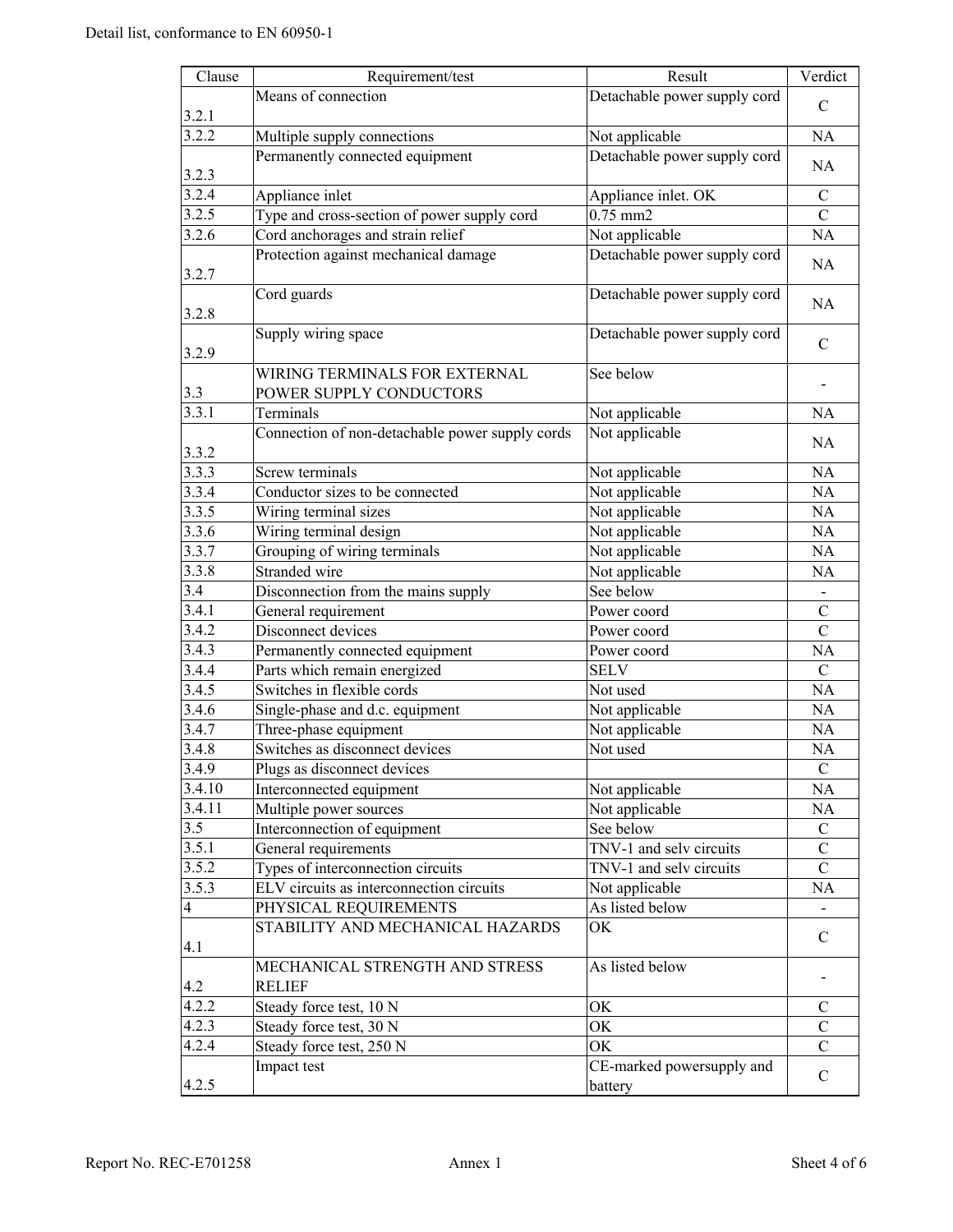| $\overline{\text{Cla} }$ use | Requirement/test                                   | Result                        | Verdict        |
|------------------------------|----------------------------------------------------|-------------------------------|----------------|
|                              | Drop test                                          | CE-marked powersupply and     |                |
| 4.2.6                        |                                                    | battery                       | $\mathcal{C}$  |
|                              | Stress relief test                                 | CE-marked powersupply and     |                |
| 4.2.7                        |                                                    | battery                       | C              |
| 4.2.8                        | Cathode ray tubes                                  | Not applicable                | NA             |
| 4.2.9                        | High pressure lamps                                | Not applicable                | NA             |
| 4.2.10                       | Wall or ceiling mounted equipment                  | Not applicable                | NA             |
| 4.3                          | Design and construction                            | As listed below               |                |
| 4.3.1                        | Edges and corners                                  | Rounded edges and corner      | $\overline{C}$ |
| 4.3.2                        | Handles and manual controls                        |                               | $\mathcal{C}$  |
| 4.3.4                        | Adjustable controls                                | Not applicable                | NA             |
| 4.3.5                        | Securing of parts                                  |                               | $\mathbf C$    |
| 4.3.6                        | Direct plug-in equipment                           |                               | $\mathcal{C}$  |
| 4.3.7                        | Heating elements in earthed equipment              | Not applicable                | NA             |
| 4.3.8                        | <b>Batteries</b>                                   | CE-marked battery             | $\mathcal{C}$  |
| 4.3.9                        | Oil and grease                                     | Not applicable                | NA             |
| $\overline{4.3.10}$          | Dust, powders, liquids and gases                   | Not applicable                | NA             |
| 4.3.11                       | Containers for liquids or gases                    | Not applicable                | NA             |
| 4.3.12                       | Flammable liquids                                  | Not applicable                | NA             |
| 4.3.13                       | Radiation                                          | Not applicable                | NA             |
| 4.4                          | Protection against hazardous moving parts          | See below                     |                |
| 4.4.1                        | General                                            | Not applicable                | NA             |
| 4.4.2                        | Protection in operator access areas                | Not applicable                | NA             |
| 4.4.3                        | Protection in restricted access locations          | Not applicable                | NA             |
| 4.4.4                        | Protection in service access areas                 | Not applicable                | NA             |
| 4.5                          | Thermal requirements                               | See below                     |                |
|                              | Maximum temperatures                               | Internal thermal limit 60 deg |                |
| 4.5.1                        |                                                    | celcius                       | $\mathcal{C}$  |
| 4.5.2                        | Resistance to abnormal heat                        |                               | $\mathcal{C}$  |
| 4.6                          | Openings in enclosures                             | No openings                   | $\mathcal{C}$  |
| 4.6.1                        | Top and side openings                              | No openings                   | NA             |
| 4.6.2                        | Bottoms of fire enclosures                         | No openings                   | NA             |
| 4.6.3                        | Doors or covers in fire enclosures                 | No openings                   | NA             |
| 4.6.4                        | Openings in transportable equipment                | No openings                   | <b>NA</b>      |
| 4.6.5                        | Adhesives for constructional purposes              | Not used                      | NA             |
| 4.7                          | RESISTANCE TO FIRE                                 | See below                     |                |
|                              | Reducing the risk of ignition and spread of flame  | CE-marked powersupply and     |                |
|                              |                                                    | Method 1 for the EXPLORER     | C              |
| 4.7.1                        |                                                    | 500                           |                |
| 4.7.2                        | Conditions for a fire enclosure                    | V-0 class material            | C              |
| 4.7.3                        | Materials                                          | V-0 class material            | $\mathsf{C}$   |
|                              | Electrical requirements and simulated abnormal     | CE-marked powersupply         |                |
| 5                            | conditions                                         |                               | C              |
| 5.1                          | Touch current and protective conductor current     | CE-marked powersupply         | C              |
| 5.2                          | Electric strength                                  | CE-marked powersupply         | $\mathbf C$    |
| 6                            | Connection to telecommunication networks           | See below                     |                |
|                              | Protection of telecommunication network service    | TNV-1 and selv circuits       |                |
|                              | persons, and users of other equipment connected to | isolation                     |                |
|                              | the network, from hazards in the equipment         |                               | C              |
| 6.1                          |                                                    |                               |                |
|                              | Protection from hazardous voltages                 | TNV-1 to selv circuits        |                |
| 6.1.1                        |                                                    | isolation                     | $\mathbf C$    |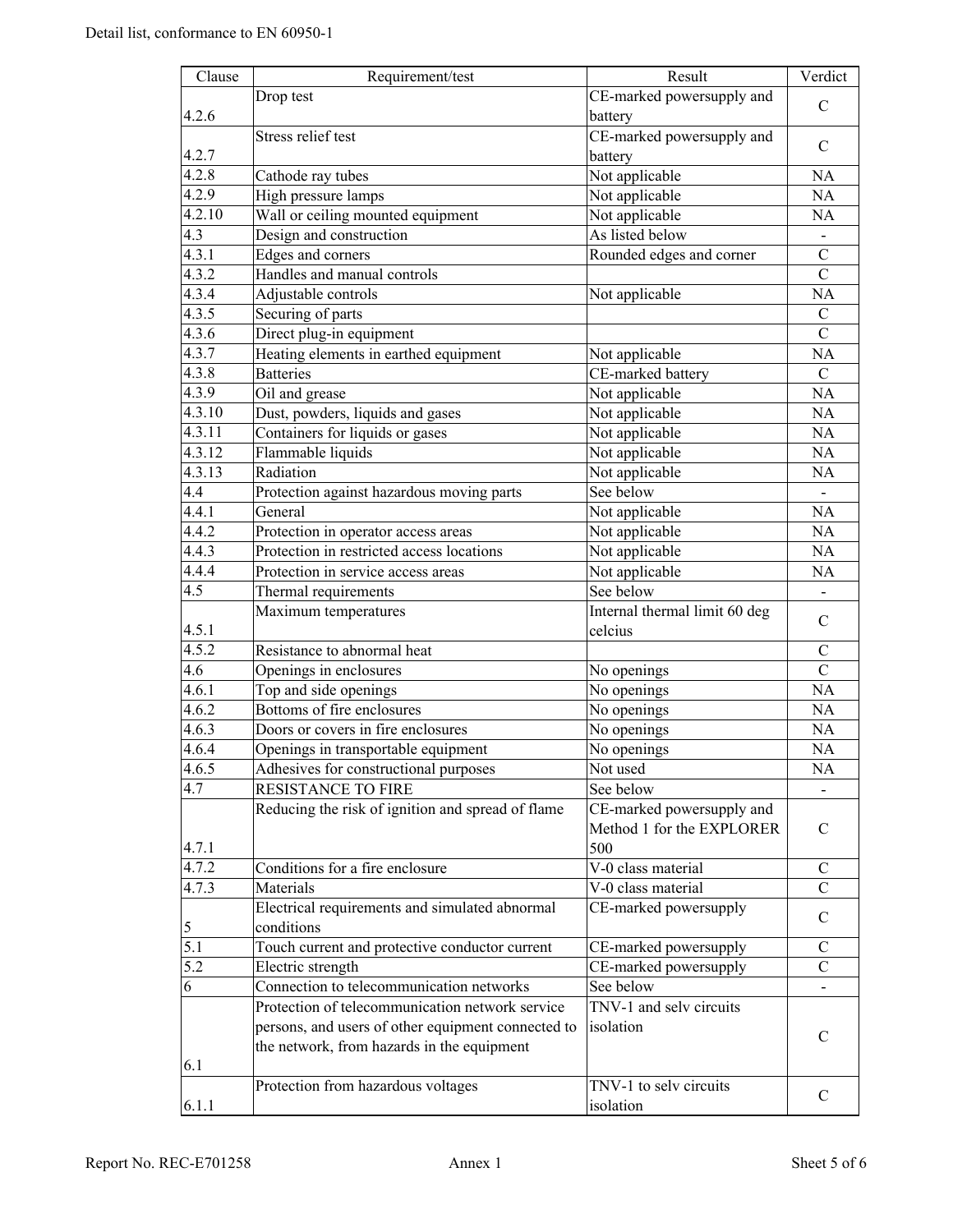| Clause | Requirement/test                                                                                                                                                 | Result                                     | Verdict   |
|--------|------------------------------------------------------------------------------------------------------------------------------------------------------------------|--------------------------------------------|-----------|
| 6.1.2  | Separation of the telecommunication network from TNV-1 to selv earth<br>earth                                                                                    |                                            | C         |
| 6.2    | Protection of equipment users from overvoltages on See below<br>telecommunication networks                                                                       |                                            |           |
| 6.2.1  | Separation requirements                                                                                                                                          | Isolation                                  | C         |
| 6.2.2  | Electric strength test procedure                                                                                                                                 | 1.5 kVAC to earth 1 kVAC to<br><b>SELV</b> | C         |
| 6.3    | Protection of the telecommunication wiring system<br>from overheating                                                                                            | Not applicable                             | <b>NA</b> |
|        | Connection to cable distribution systems                                                                                                                         | Not applicable                             | NA.       |
| 7.1    | Protection of cable distribution system service<br>persons, and users of other equipment connected to<br>the system, from hazardous voltages in the<br>equipment | Not applicable                             | <b>NA</b> |
| 7.2    | Protection of equipment users from overvoltages on Not applicable<br>the cable distribution system                                                               |                                            | NA.       |
| 7.3    | Insulation between primary circuits and cable<br>distribution systems                                                                                            | Not applicable                             | NA        |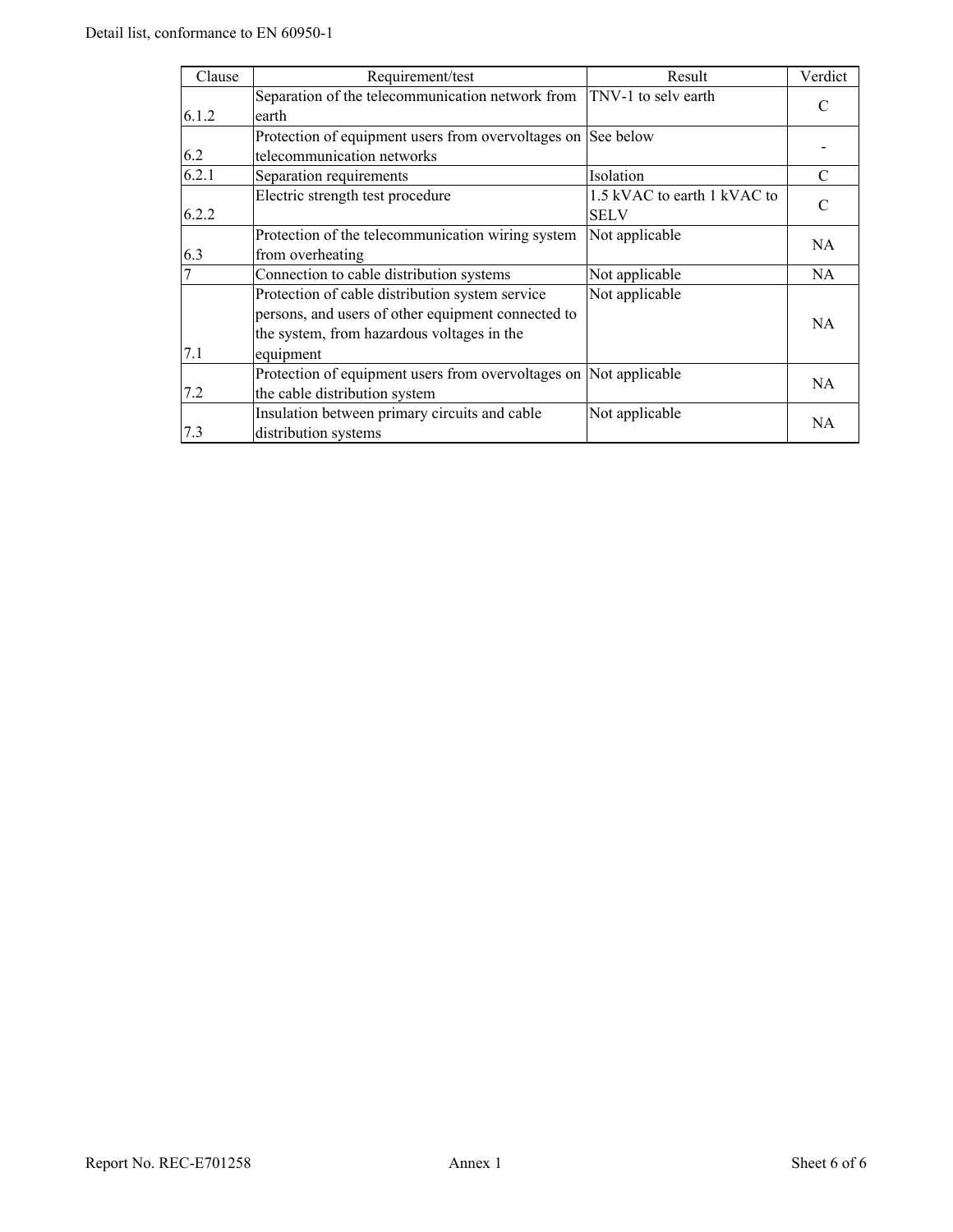| List of components ref. EN 60950 clause 1.5 |                                                                                                                         |                                               |                      |                |  |                 |
|---------------------------------------------|-------------------------------------------------------------------------------------------------------------------------|-----------------------------------------------|----------------------|----------------|--|-----------------|
| Diagr. ID Description                       | Data ref.                                                                                                               | Specification ref.                            | involv. applic.      | Safety Correct |  | Verdict Comment |
| Power Supply                                | UP0501Q-15P/15T                                                                                                         | Doc nr 3, 4 in DOC-list<br>Annex <sub>3</sub> | <b>IEC</b><br>60950  | <b>YES</b>     |  |                 |
| Battery                                     | 3S/LiC 18650 11,1V/2200mAh (Thrane & Doc nr 2, 6 in DOC-list<br>Thrane) VBK.Nr.:56620 703 099 Mat.Nr.: Annex4<br>689049 |                                               | Internal YES<br>fuse |                |  |                 |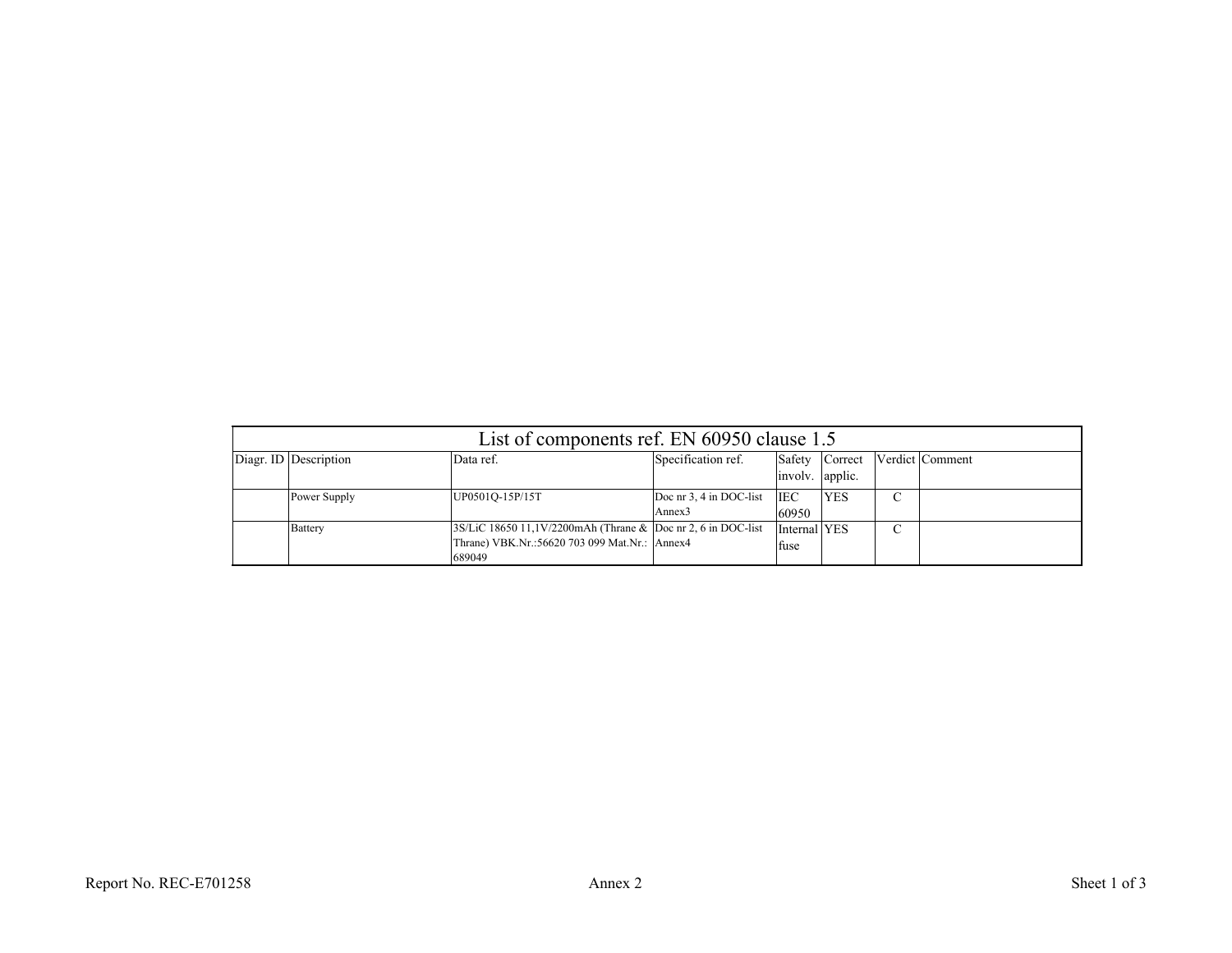|        | List of parts providing insulation ref. EN 60950 clause 2.2.4                                                                        |                 |                         |      |              |             |  |
|--------|--------------------------------------------------------------------------------------------------------------------------------------|-----------------|-------------------------|------|--------------|-------------|--|
| Diagr. | Data reference / observed characteristic<br>Specification ref.<br>Description<br>P Insulation<br>Verdict<br>Insulation<br>Insulation |                 |                         |      |              |             |  |
| ID     |                                                                                                                                      |                 |                         | to N | $P/N$ to $E$ | P/N to SELV |  |
|        | Power Supply                                                                                                                         | UP0501Q-15P/15T | Doc nr 3, 4 in DOC-list |      |              |             |  |
|        |                                                                                                                                      |                 | Annex <sub>3</sub>      |      |              |             |  |
|        | Ethernet transformer                                                                                                                 | TG110-S055N2    | Doc nr 5 in DOC-list    |      |              |             |  |
|        |                                                                                                                                      |                 | Annex3                  |      |              |             |  |
|        | Ethernet connector                                                                                                                   | TT31-203018     | Doc nr 7 in DOC-list    |      |              |             |  |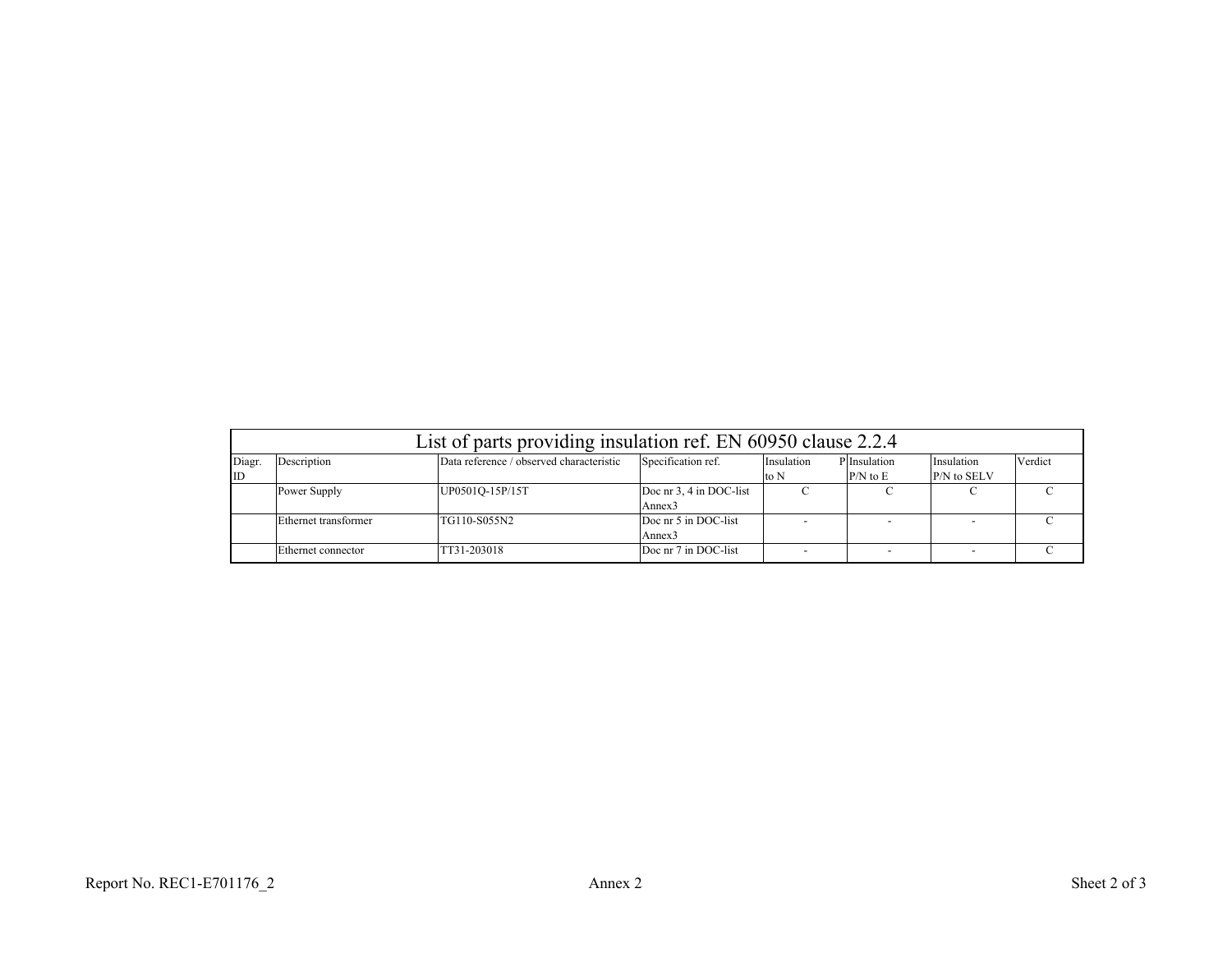|                        | Components Involving Insulation & Fire risk |                                |                         |                    |
|------------------------|---------------------------------------------|--------------------------------|-------------------------|--------------------|
| Diagram ID Description |                                             | Additional data from GPV Elbau | Comments                | Important missings |
|                        |                                             |                                |                         |                    |
|                        | Power Supply                                | UP0501Q-15P/15T                | Doc nr 3, 4 in DOC-list |                    |
|                        |                                             |                                | Annex <sub>3</sub>      |                    |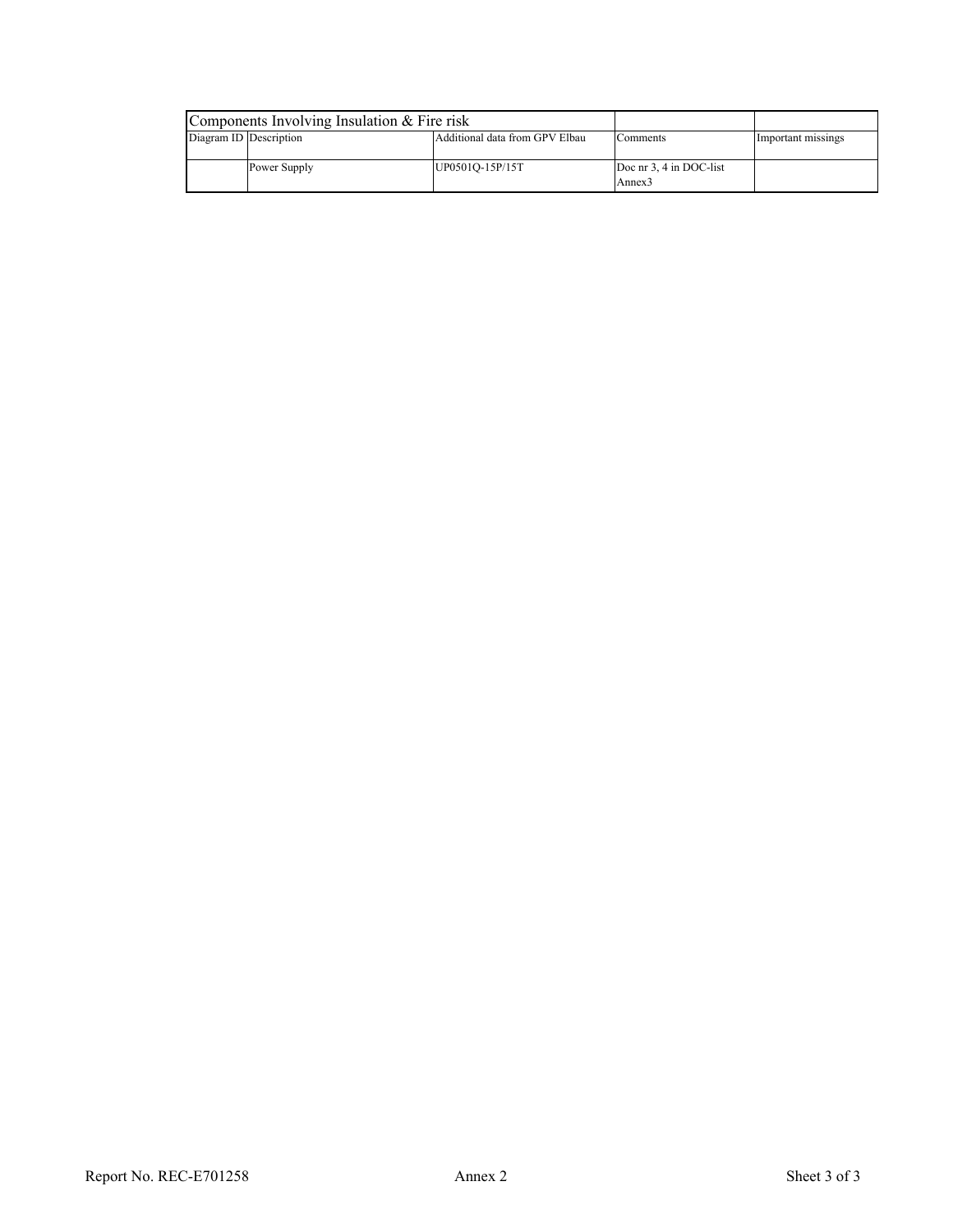| Name                                                                                                                                                                                      | Doc. Id.                                                                           | <b>Version</b> Revision | Date       |
|-------------------------------------------------------------------------------------------------------------------------------------------------------------------------------------------|------------------------------------------------------------------------------------|-------------------------|------------|
| User Manual EXPLORER 500                                                                                                                                                                  | TT 98-122274-E                                                                     |                         |            |
| LEXAN ML6411 Desciption and test report<br>of plastic used in Battery unit                                                                                                                | LEXAN ML6411 Europe-<br>Africa-Middle East:<br><b>DEVELOPMENTAL</b>                |                         |            |
| CB test certificate on Power supply TÜF<br>Product services GmBH                                                                                                                          | Certificate nr: DE 3-53507                                                         |                         | 2005-06-13 |
| Specification of Power supply UP0501Q() (<br>)/P()()T SERIES from Universal<br>Microelectronics                                                                                           | $UP0501Q-()$ ()P                                                                   |                         |            |
| Eternet transformer TG110-S055N2, ULTRA<br>Series manufacturer: Halo Electronics Inc.                                                                                                     | <b>ULTRA Series 16 Pin</b><br>SOIC page in HIGH<br>SPEED LAN document<br>from HALO |                         |            |
| EG-Konformitätserklärung Battery 3S/LiC<br>18650 11,1V/2200mAh (Thrane & Thrane)<br>VBK.Nr.:56620 703 099 Mat.Nr.: 689049.<br>Varta-Microbattery GmbH Daimlerstrasse 1<br>73479 Ellwangen | Ellwangen, 05.06.2005                                                              |                         | 2005-05-06 |
| Connector Block (containing the Ethernet<br>contact) TT31-203018                                                                                                                          | C2MP0-1005                                                                         |                         | 2004-06-29 |
| Short circuit test described in mail from<br>Morten Becker Saul                                                                                                                           | Mail 2005-09-15                                                                    |                         | 2005-09-15 |

Copy of the marking plate

| <b>TT-3710A</b><br>P/N 403710A Rev.: X                                                                                                                                                                                           | S/N: XXXXXXXX<br>Weight: 3.09 lbs<br>Prod.: Year/Week |
|----------------------------------------------------------------------------------------------------------------------------------------------------------------------------------------------------------------------------------|-------------------------------------------------------|
| <b>FCC ID ROJEXPLORER-500</b><br>This device complies with part 15 of the<br>FCC Rules. Operation is subject to the following<br>two conditions: (1) This device may not cause<br>harmful interference, and (2) this device must | 10 - 16 VDC<br>$4 - 2.5 A$                            |
| accept any interference received, including<br>interference that may cause undesired operation.                                                                                                                                  | $\epsilon$                                            |
| IMEI: XXXXXX-XX-XXXXXX-X                                                                                                                                                                                                         | <b>Thrane &amp; Thrane</b> A/S Denmark                |